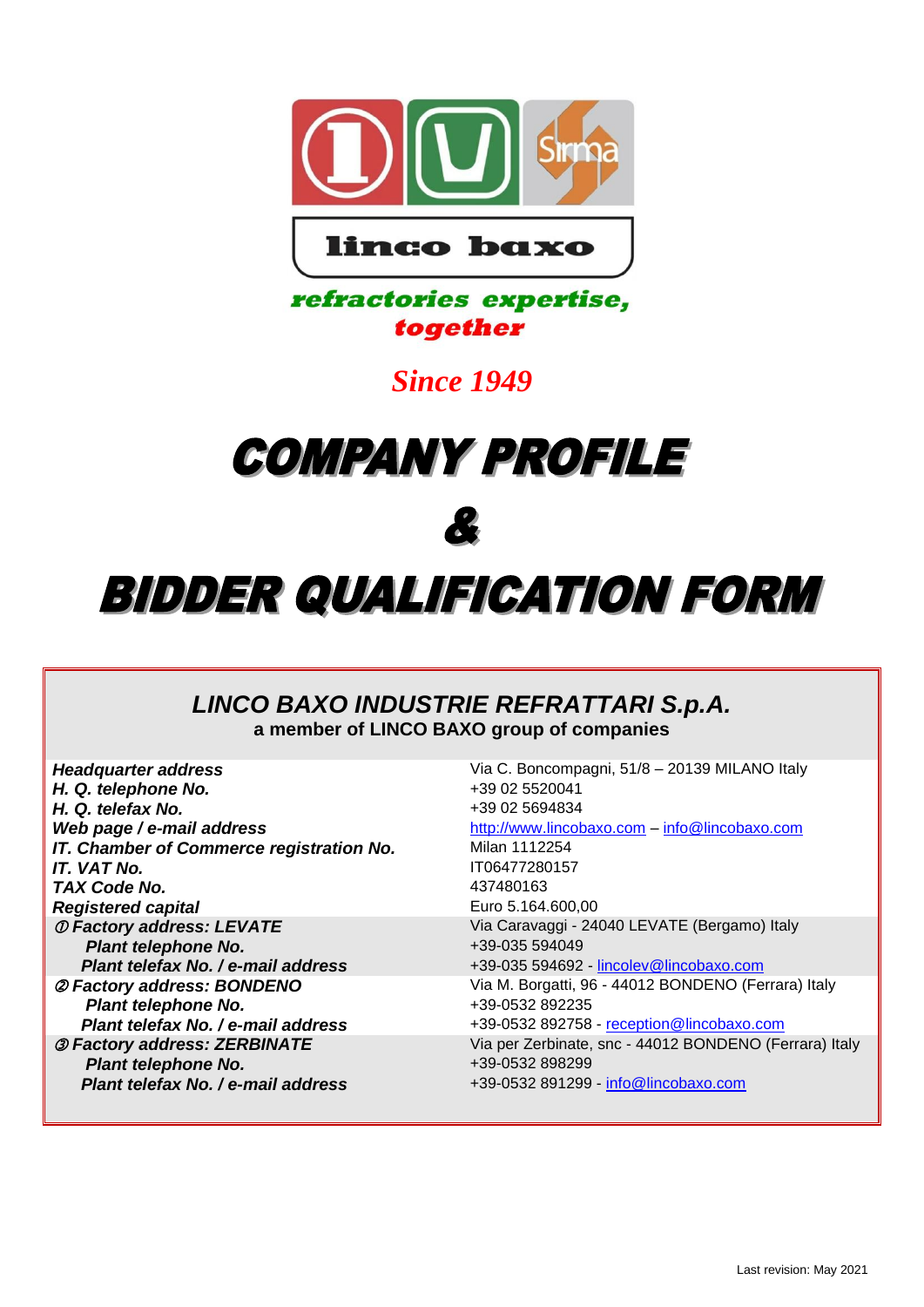

| <b>Manufacturer of special refractories and insulating materials</b> |                                    |  |
|----------------------------------------------------------------------|------------------------------------|--|
| Linco range based on alumina products                                |                                    |  |
| <b>LICOFEST</b>                                                      | Refractory / insulating castables  |  |
| <b>LINAX</b>                                                         | Service castables                  |  |
| LICO-CLAY                                                            | <b>Plastic mouldables</b>          |  |
| <b>LICOTON</b>                                                       | Ramming mixes & mortars            |  |
| <b>LICODRY</b>                                                       | Free cement castables              |  |
| <b>LICOBLOCK</b>                                                     | Special shapes and blocks          |  |
| <b>MILBLOCK</b>                                                      | Precast shapes                     |  |
| LB-FILL / LB-STICK                                                   | Mastics / adhesives                |  |
|                                                                      |                                    |  |
| <b>Baxo range based on alumina products</b>                          |                                    |  |
| <b>BAXOCAST</b>                                                      | Refractory / insulating castables  |  |
| <b>BAXOPLAST</b>                                                     | Plastic casting mix                |  |
| <b>BAXOVIBRO</b>                                                     | Thixotropic castables LCC-ULC-FCC  |  |
| <b>BAXOGUN</b>                                                       | Castables for gunning applications |  |
| <b>BAXOFIX / BAXOMIX</b>                                             | Service castables                  |  |
| <b>BAXOPOL</b>                                                       | Ready mortars                      |  |
| <b>BAXOCOAT</b>                                                      | Refractory coatings                |  |
|                                                                      |                                    |  |
| Sirma range based on alumina products                                |                                    |  |
| <b>SIRCAST</b>                                                       | Regular dense castables            |  |
| <b>SIRBRATE</b>                                                      | Low cement castables               |  |
| <b>SIRCHEM</b>                                                       | Free cement castables              |  |
| <b>SIRFLOW</b>                                                       | Self flowing castables             |  |
| PROMOCAST / SIRGUN                                                   | Medium cement castables            |  |
| <b>PROMOGUN</b>                                                      | Gunning castables                  |  |
| <b>PROGUN</b>                                                        | Low cement gunning mixes           |  |
| <b>SIRPLAST</b>                                                      | <b>Plastic mouldables</b>          |  |
| <b>SIRCOL</b>                                                        | Wet mortars                        |  |
| <b>SIRQUICK</b>                                                      | Fast service castables             |  |
|                                                                      |                                    |  |
| Kero range based on aluminous and basic products                     |                                    |  |
| <b>COLLIGAN</b>                                                      | Ready mortars                      |  |
| <b>KEROCAST</b>                                                      | Refractory castables               |  |
| <b>KEROVIB</b>                                                       | Thixotropic castables LCC-ULC-FCC  |  |
| <b>KEROMIX</b>                                                       | Service castables                  |  |
| <b>KEROGUN</b>                                                       | Gunning mixes                      |  |
| <b>KEROPATCH</b>                                                     | Patching mixes                     |  |
| <b>KERORAM</b>                                                       | Ramming mixes                      |  |
| <b>KEROFLOW</b>                                                      | Self flowing mixes                 |  |
| <b>KEROLAN</b>                                                       | Refractory dry mixes               |  |
| <b>KEROCRETE</b>                                                     | Shotcrete mixes                    |  |
|                                                                      |                                    |  |
|                                                                      |                                    |  |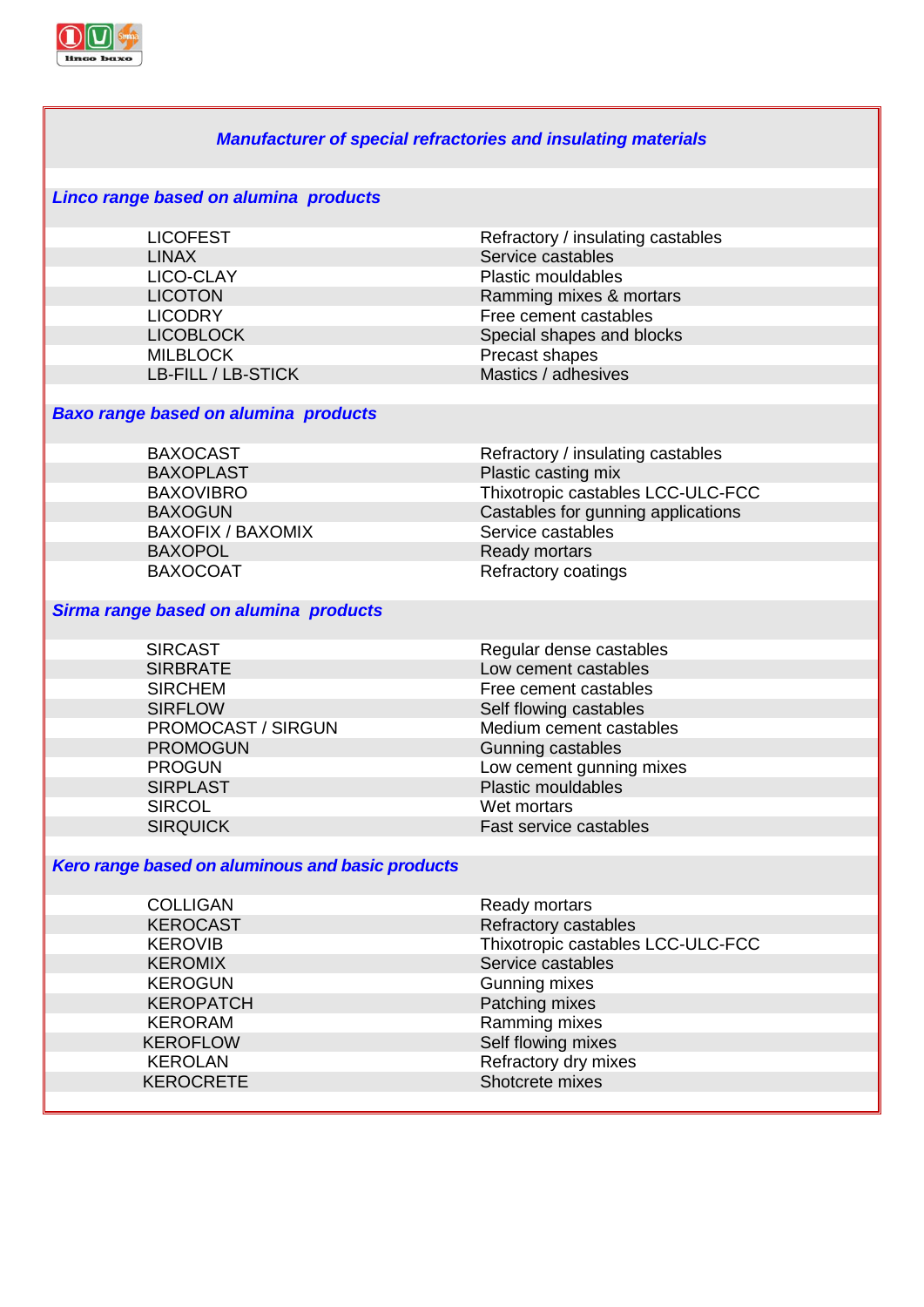

|                               |                   | Linco Baxo Industrie refrattari S.p.a. Bondeno Plant range based on shaped products |
|-------------------------------|-------------------|-------------------------------------------------------------------------------------|
| <b>MAREF</b>                  | + production code | Fireclay and high-alumina bricks and shapes                                         |
| ISOM /ALPOR + production code |                   | Lightweight bricks and shapes                                                       |
| <b>KERA</b>                   | + production code | Specialties for ceramic and brick industries                                        |
| <b>MAREF</b>                  | + production code | Specialties for glass industries                                                    |
| <b>SIRMA</b>                  | 95AT and 99AT     | High Alumina bricks for severe operations                                           |
| <b>CARBO</b>                  | + production code | Silicon carbide bricks and shapes                                                   |
|                               |                   | Linco Baxo Precision refractories range based on specialties for glass and ceramic  |
| <b>REF-AL</b>                 |                   | Refractories based on alumina                                                       |
| <b>REF-MUL</b>                |                   | Refractories based on mullite                                                       |
| <b>REF-COR</b>                |                   | Refractories based on corundum                                                      |
| REF-ZIRCON                    |                   | Refractories based on zircon                                                        |

### *Number of years experience as supplier*

Domestically from 1949 **Internationally from 1974** 

| <b>Organisation chart of the company structure</b> |                              |  |
|----------------------------------------------------|------------------------------|--|
| <b>Group President</b>                             | Dr. Michael H. Shore         |  |
| <b>CEO / Managing Director</b>                     | Dr. Maurizio Nicolardi       |  |
| <b>Domestic Sale Director</b>                      | Mr. Mario Bricco             |  |
| <b>Technical Director</b>                          | Ing. Paolo Recalcati         |  |
| <b>Export Sale Director</b>                        | Mr. Pietro Turrin            |  |
| <b>Export Executive Superintendent</b>             | Mr. Emanuele Pizzi           |  |
| <b>Glass Sale Director</b>                         | Mr. Osvaldo Baldelli         |  |
| <b>Accountancy Department Director</b>             | Mrs. Alma Villanova          |  |
| <b>Plant Manager Levate</b>                        | Mr. Stephane Ngongang Ngakam |  |
| <b>Plant Manager Bondeno</b>                       | Mr. Marino Bellini           |  |
| <b>Plant Manager Zerbinate</b>                     | Mr. Brahim Ourahmoun         |  |
| Workers (within the whole group)                   | > 200                        |  |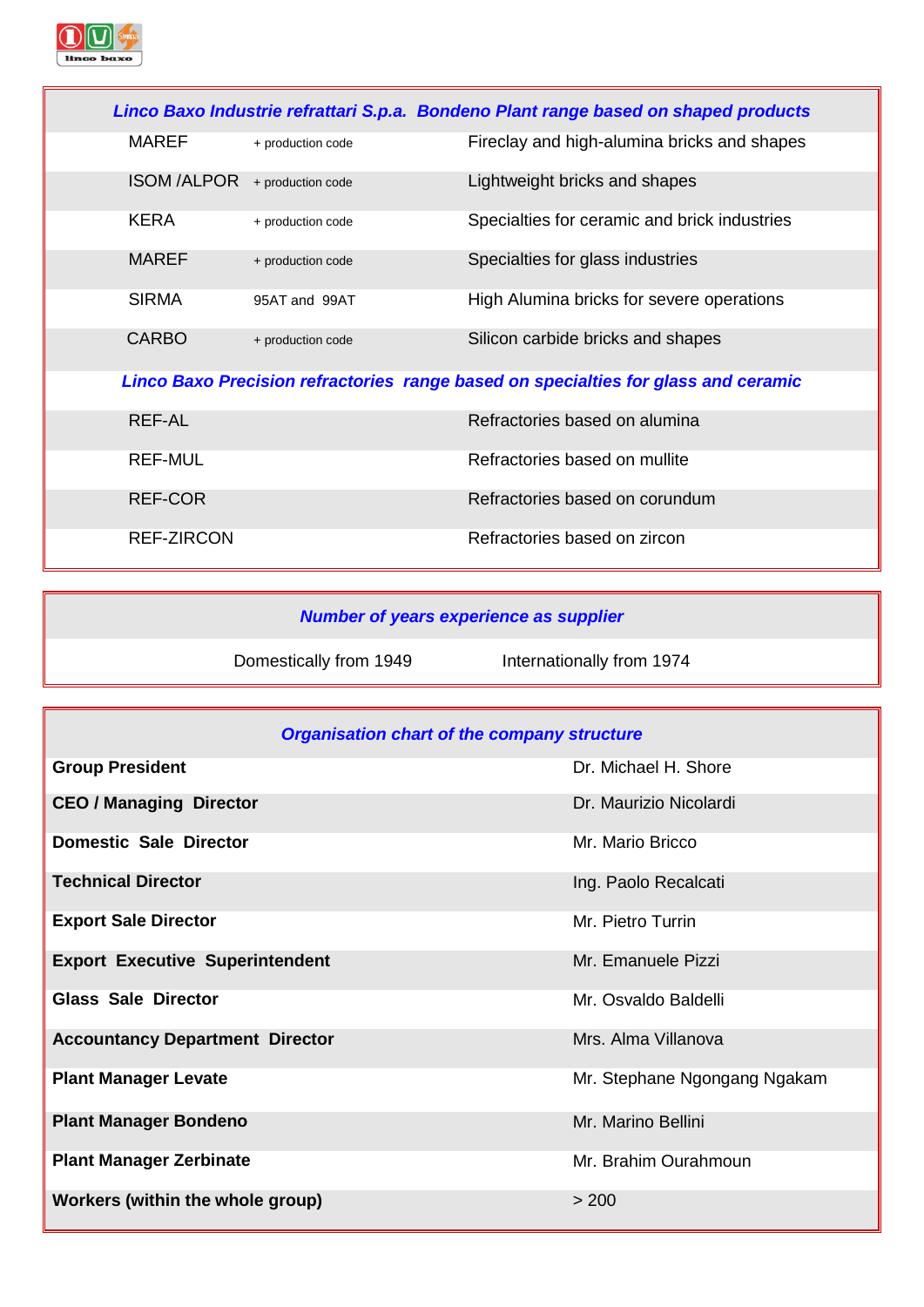

### *Information about key personnel who will be handling the contract*

| <b>Dr. Maurizio Nicolardi</b>                                                                                | Present position:<br>Language ability relevant to project:<br>Experience: | <b>Managing Director</b><br>Italian - English - French<br>In refractory and insulating materials since<br>1970 |  |
|--------------------------------------------------------------------------------------------------------------|---------------------------------------------------------------------------|----------------------------------------------------------------------------------------------------------------|--|
| Dr. Stephane Ngongang Ngakam                                                                                 | Present position:<br>Language ability relevant to project:                | Plant Manager (Levate)<br>Italian - English - French                                                           |  |
| <b>Marino Bellini</b>                                                                                        | Present position:<br>Language ability relevant to project:                | Plant Manager (Bondeno)<br>Italian - English                                                                   |  |
| Ing. Alberto Pisa                                                                                            | Present position:<br>Language ability relevant to project:                | Plant Superintendent (Bondeno)<br>Italian - English - French                                                   |  |
| <b>Brahim Ourahmoun</b>                                                                                      | Present position:<br>Language ability relevant to project:                | Plant Manager (Precision)<br>Italian - French - Arabic                                                         |  |
| <b>Pietro Turrin</b>                                                                                         | Present position:<br>Language ability relevant to project:                | Senior Export Manager<br>Italian - German - English - French - Spanish                                         |  |
| <b>Emanuele Pizzi</b>                                                                                        | Present position:<br>Language ability relevant to project:                | <b>Export Manager</b><br>Italian - English - French                                                            |  |
| Svetlana Zyk                                                                                                 | Present position:<br>Language ability relevant to project:                | Export assistant<br>Italian - Russian - English - Spanish                                                      |  |
| <b>Dr. Marco Gavioli</b>                                                                                     | Present position:<br>Language ability relevant to project:                | Sales Manager (Maref range of products)<br>Italian - English                                                   |  |
| Osvaldo Baldelli                                                                                             | Present position:<br>Language ability relevant to project:                | <b>Technical Manager (Glass)</b><br>Italian                                                                    |  |
| <b>Cristina Gambino</b>                                                                                      | Present position:<br>Language ability relevant to project:                | Export assistant (Glass)<br>Italian - English - French - Spanish                                               |  |
| <b>Mario Bricco</b>                                                                                          | Present position:<br>Language ability relevant to project:                | Domestic sales Director<br>Italian - French                                                                    |  |
| Ing. Paolo Recalcati                                                                                         | Present position:<br>Language ability relevant to project:                | <b>Technical Director</b><br>Italian - English                                                                 |  |
| <b>Marco Boccafogli</b>                                                                                      | Present position:<br>Language ability relevant to project:                | <b>Technical Manager</b><br>Italian - English                                                                  |  |
| Luciana Borghi                                                                                               | Present position:<br>Language ability relevant to project:                | Senior Manager (Ceramic)<br>Italian - French                                                                   |  |
| <b>Marinella Nanni</b>                                                                                       | Present position:<br>Language ability relevant to project:                | <b>Quality Manager</b><br>Italian - English                                                                    |  |
| Sales/Technical personnel is listed on Linco Baxo directory "contacts"<br>Please feel free to ask for a copy |                                                                           |                                                                                                                |  |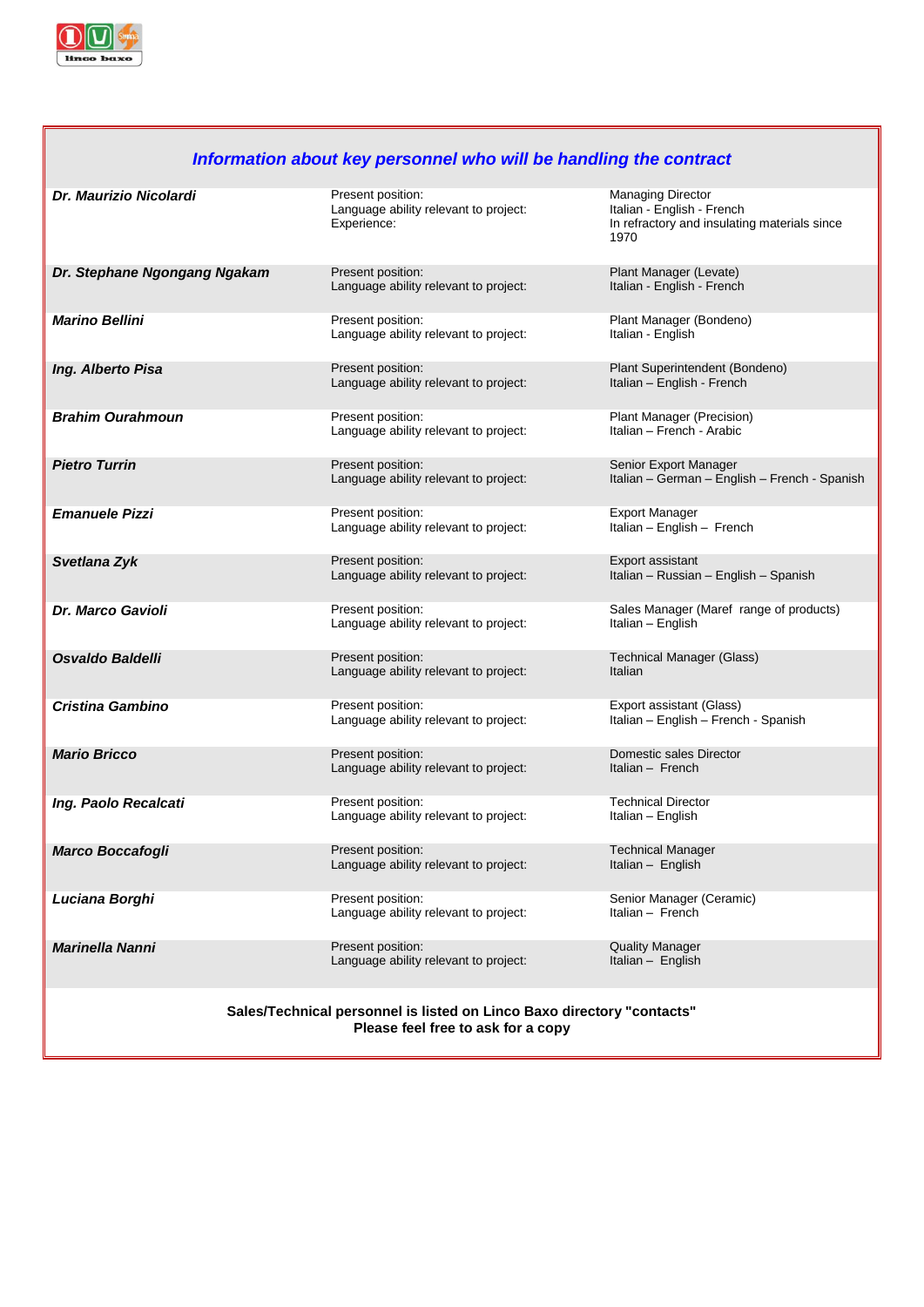

#### *Information about Linco Baxo Industrie Refrattari S.p.a. castables operations Linco Baxo Range of products* **Description Plant of unshaped & monolithics refractories Location Levate (Bergamo/Italy) Capacity** 80.000 Ton. / year **Annual production** 60.000 Ton. / year modern units to manufacture unshaped refractories. Complete state-of-the-art central laboratory with all inhouse capabilities

#### *Information about Linco Baxo Industrie Refrattari S.p.a. processing operations Linco Baxo Range of products*

**Location Arcene (Bergamo/Italy) Storage Capacity** 20.000 Ton.<br>**Processed raw materials** 40.000 Ton. / year **Processed raw materials** 

**Description Processing plant of raw materials Equipment One modern unit to store and process alumina based raw materials.**

| Information about Linco Baxo Industrie Refrattari S.p.a. shapes operations<br><b>Maref Range of products</b> |                                                                                                                                                                                                                                                                                                                                                                                                                                                                                                                                                                        |  |  |
|--------------------------------------------------------------------------------------------------------------|------------------------------------------------------------------------------------------------------------------------------------------------------------------------------------------------------------------------------------------------------------------------------------------------------------------------------------------------------------------------------------------------------------------------------------------------------------------------------------------------------------------------------------------------------------------------|--|--|
| <b>Description</b>                                                                                           | Plant of shaped refractories and insulating<br>materials                                                                                                                                                                                                                                                                                                                                                                                                                                                                                                               |  |  |
| Location                                                                                                     | Bondeno/v.Borgatti (Ferrara/Italy)                                                                                                                                                                                                                                                                                                                                                                                                                                                                                                                                     |  |  |
| <b>Capacity</b>                                                                                              | 40.000 Ton. / year                                                                                                                                                                                                                                                                                                                                                                                                                                                                                                                                                     |  |  |
| <b>Annual production</b>                                                                                     | 30.000 Ton. / year                                                                                                                                                                                                                                                                                                                                                                                                                                                                                                                                                     |  |  |
| <b>Equipment</b>                                                                                             | • Three tunnel Kilns and many modern pressing<br>machines (more than 10) to manufacture dry-pressed<br>Refractories.<br>• One unit to manufacture extruded IFB<br>• One unit to manufacture extruded dense refractories<br>and mullite grog<br>• One unit to manufacture unshaped refractories<br>• Two units to manufacture vibrocast shapes<br>• One unit to manufacture mouldables<br>• One unit to manufacture wet-mortars<br>• Pre-assembly platform (800 sqm) with a bridge crane<br>• Workshop equipped with automatic machinery to<br>produce metallic anchors |  |  |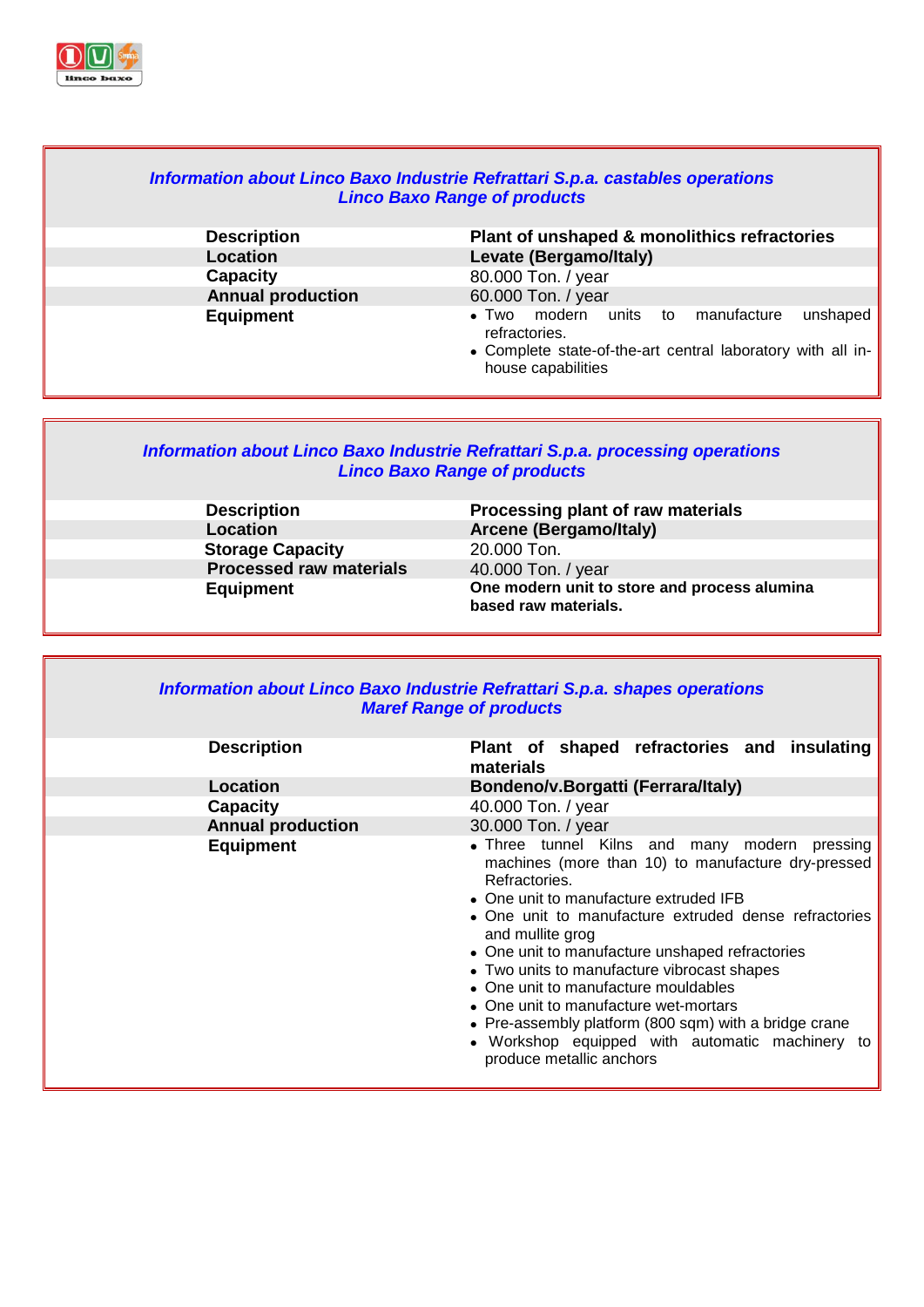

| Information about Linco Baxo Industrie Refrattari S.p.a. specialties operations<br><b>Precision / Tec Ref Range of products</b> |                                                                                                                                                                                                                                                                    |  |
|---------------------------------------------------------------------------------------------------------------------------------|--------------------------------------------------------------------------------------------------------------------------------------------------------------------------------------------------------------------------------------------------------------------|--|
| <b>Description</b>                                                                                                              | Plant of vibro-casting and slip-casting refractories                                                                                                                                                                                                               |  |
| <b>Location</b>                                                                                                                 | Bondeno/v.Zerbinate (Ferrara-Italy)                                                                                                                                                                                                                                |  |
| <b>Equipment</b>                                                                                                                | • Two modern units to manufacture high-precision<br>refractories for glass, ceramic and steel.<br>• Six high temperature Kilns<br>• In house machinery facilities to match tolerances to fine<br>limits.<br>• Pre-assembly platform (500 sqm) with 2 bridge cranes |  |

┓

| <b>Distributors and Agents</b> |                                                                                                                                                                                              |  |  |
|--------------------------------|----------------------------------------------------------------------------------------------------------------------------------------------------------------------------------------------|--|--|
| <b>Europe</b>                  | Austria, Belgium, Bulgaria, Baltic countries, Czech<br>Republic, France, Germany, Greece, Hungary,<br>Macedonia Poland, Romania, Russia, Serbia,<br>Switzerland, Spain, The Netherlands, UK. |  |  |
| <b>Middle East</b>             | Emirates, Jordan, Kuwait, Saudi Arabia, Turkey.                                                                                                                                              |  |  |
| <b>Far East</b>                | Korea, Pakistan, Singapore, Vietnam.                                                                                                                                                         |  |  |
| <b>Africa</b>                  | Algeria, Egypt, Lybia, Morocco, Tunisia.                                                                                                                                                     |  |  |
| <b>Latin America</b>           | Argentina, Brasil, Mexico.                                                                                                                                                                   |  |  |

| Linco Baxo group annual turnover (in Euro) of the last three years |                    |                      |                       |
|--------------------------------------------------------------------|--------------------|----------------------|-----------------------|
| <b>YEAR</b>                                                        | <b>VOLUME-HOME</b> | <b>VOLUME-EXPORT</b> | <b>TOTAL TURNOVER</b> |
| 2017                                                               | 18.024.000         | 33.197.000           | 51.221.000            |
| 2018                                                               | 18.350.000         | 34.622.000           | 52.972.000            |
| 2019                                                               | 19.822.000         | 33.188.000           | 53.010.000            |